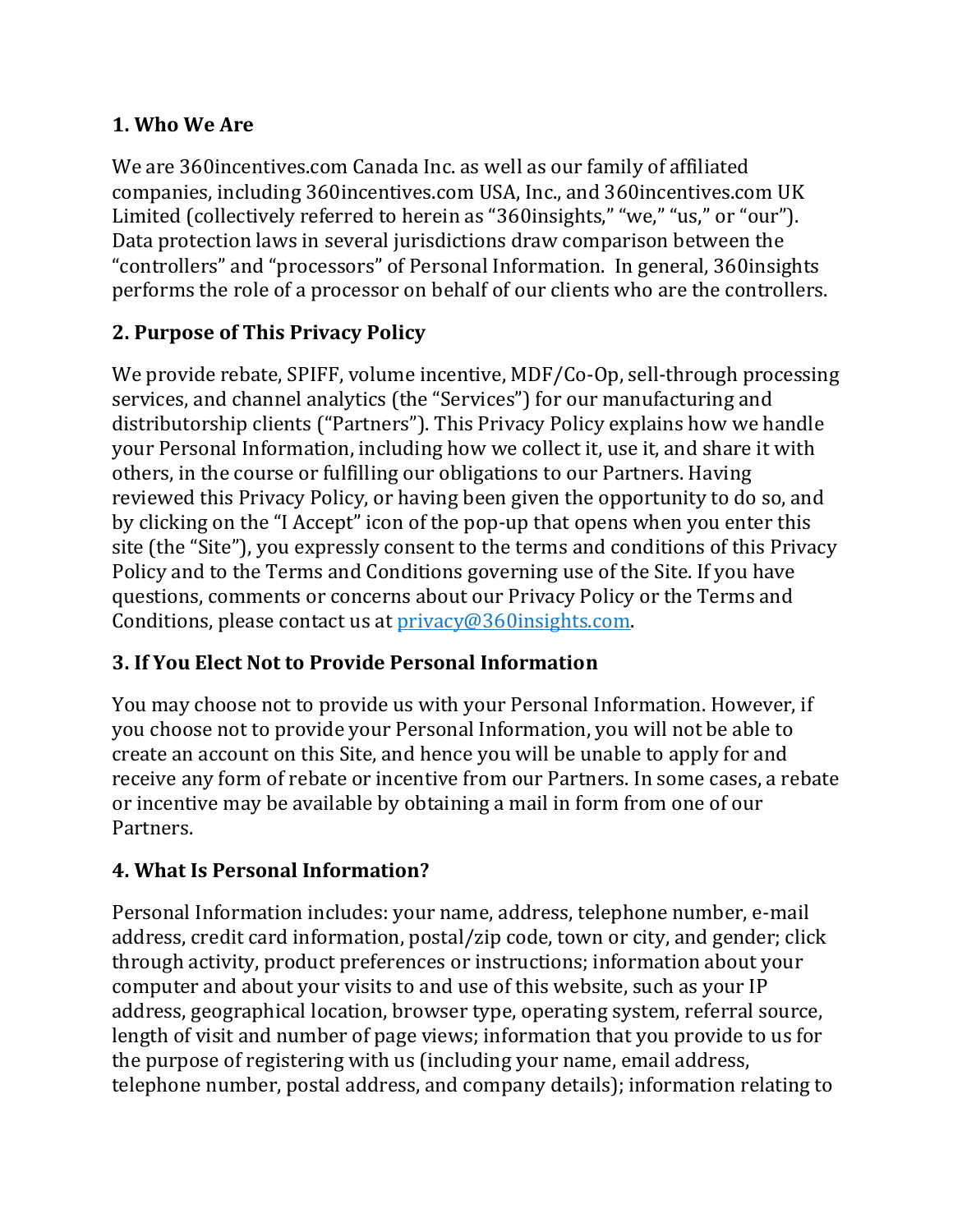any transactions carried out between you and us or the manufacturers and distributors whom we represent including information relating to any purchases you make; information that you provide to us for the purpose of obtaining the Services, health and financial information, email notifications and/or newsletters; and, any other information that you choose to send to us.

# **5. Anonymized Data**

We may create de-identified or anonymized data from Personal Information by excluding data components (such as your name, email address or linkable tracking ID) that makes the data personally identifiable to you, through pseudonymization, or through other means. Use of anonymized and de-identified data is not subject to this Privacy Policy.

# **6. Why We Collect Personal Information**

We collect Personal Information in order to facilitate the Services that are offered through the Site, including administration of rebates to customers and sales inducements to employees and agents of the manufacturers and distributors whom we represent, and the proper registration of product warranties. We may also put Personal Information to other uses, which may include communicating information and offers to you; to better understand, analyze, and respond to our your needs and preferences; and to subsequently develop, enhance, and/or provide products and services to meet those needs and preferences.

We also keep track of your product preferences and instructions and analyze that information. In addition to providing the Services to you, we may use Personal Information to enter you into a contest, speed-up the process of registering a subsequent purchase, or to respond by e-mail to an inquiry that you posted online. Your Personal Information may also be used by us to contact you regarding other products or services which may be of interest to you (including those that our manufacturers or distributors may offer), and for our manufacturers or distributors customer appreciation programs. You may also be provided with an option to provide Personal Information to permit one of our Partners to fulfil warranty obligations, or to notify you of a safety recall relative to a particular product. Your Personal Information may be combined with other Personal Information collected by us to provide aggregate statistical information about customers' service usage preferences.

Your Personal Information may be passed on to a third party in the event of a transfer of ownership or assets, or a bankruptcy, of 360insights or any of its affiliates or distributors. 360insights or any of its affiliates or distributors may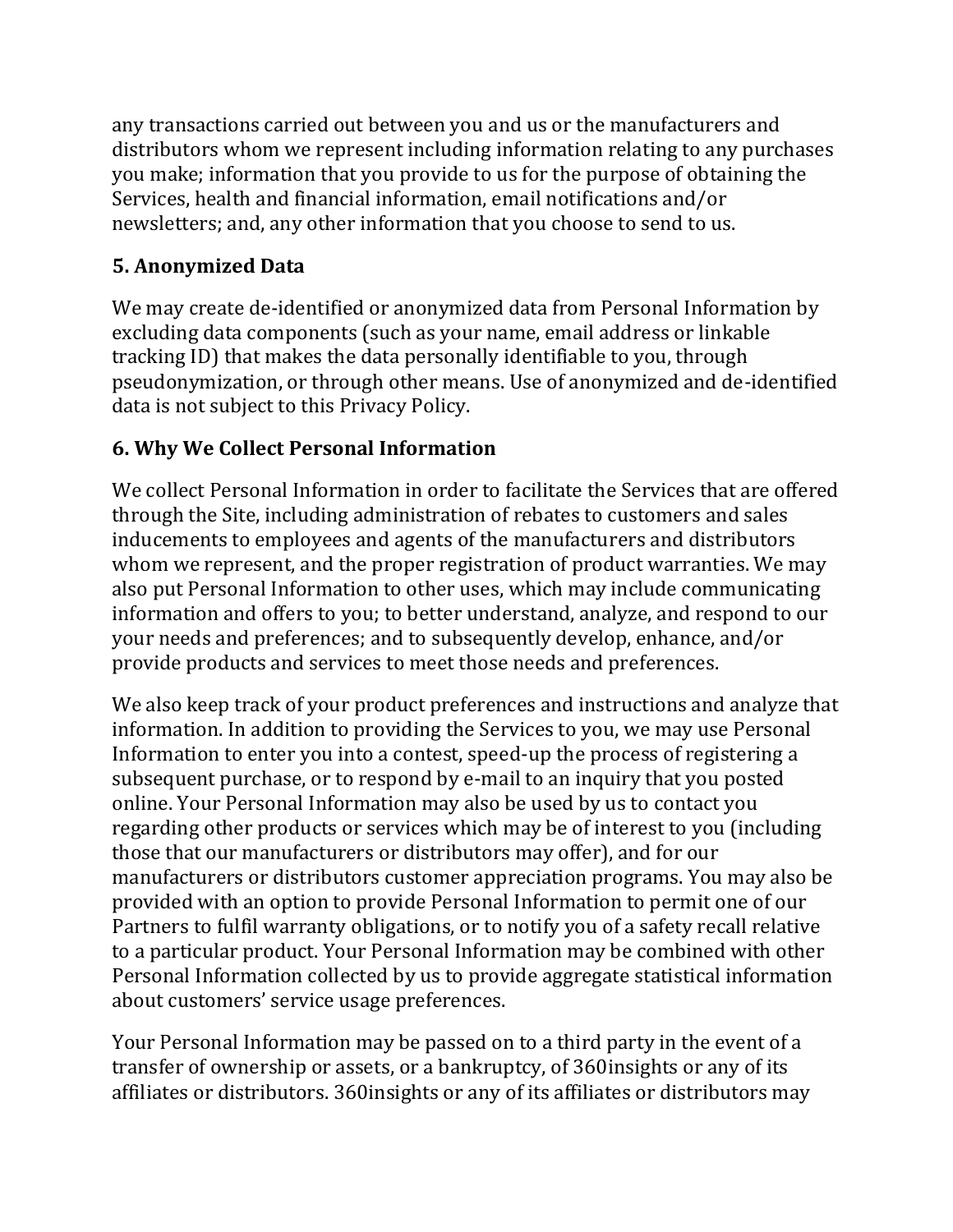also disclose your Personal Information to one or more of their respective subsidiary and parent companies and businesses, and other affiliated legal entities and businesses who are under common corporate control. However, all of the parent, subsidiary and affiliated legal entities and businesses of 360insights that receive your Personal Information will comply with the terms of this Privacy Policy with respect to their use and disclosure of such Personal Information. 360insights itself assumes no responsibility or liability for the privacy practices of our manufacturers or distributors in their handling of your Personal Information they collect from you online or offline.

### **7. How We Collect Personal Information**

**a. When you register for an account or interact with our Services.** We collect Personal Information when you access a Site or seek to access the Services, including when you register with us. We use this Personal Information to create your account, enable your activity within our Services, and to provide the Services generally, including to develop, enhance, and improve our Services and your experience. We also use this data for internal purposes related to certain research, analytics, innovation, testing, monitoring, customer communication, risk management, and administrative purposes.

**b. When you communicate with us or sign up for promotional materials.** We collect Personal Information when you communicate with us or sign up to receive promotional materials or information via email, push notifications, or text messages – including email address, mobile number, WeChat ID, etc. If you consent to such messages, we may use your Personal Information and other information to communicate with you about the products of our Partners; provide you with promotional messages and personalized advertising; to notify you of other products; to notify you of contests, challenges, sweepstakes, and other promotions; to notify you of Services we think may be of interest to you; and, for other marketing purposes.

#### co

Please note that regardless of your email settings, we may send you notifications pertaining to the performance of our Services, such as revision of our Terms or this Privacy Policy or other formal communications relating to the processing of your rebate claim.

We may use your Personal Information to respond to your requests for technical support, online services, information regarding your claim, or to any other communication you initiate. This includes accessing your account to address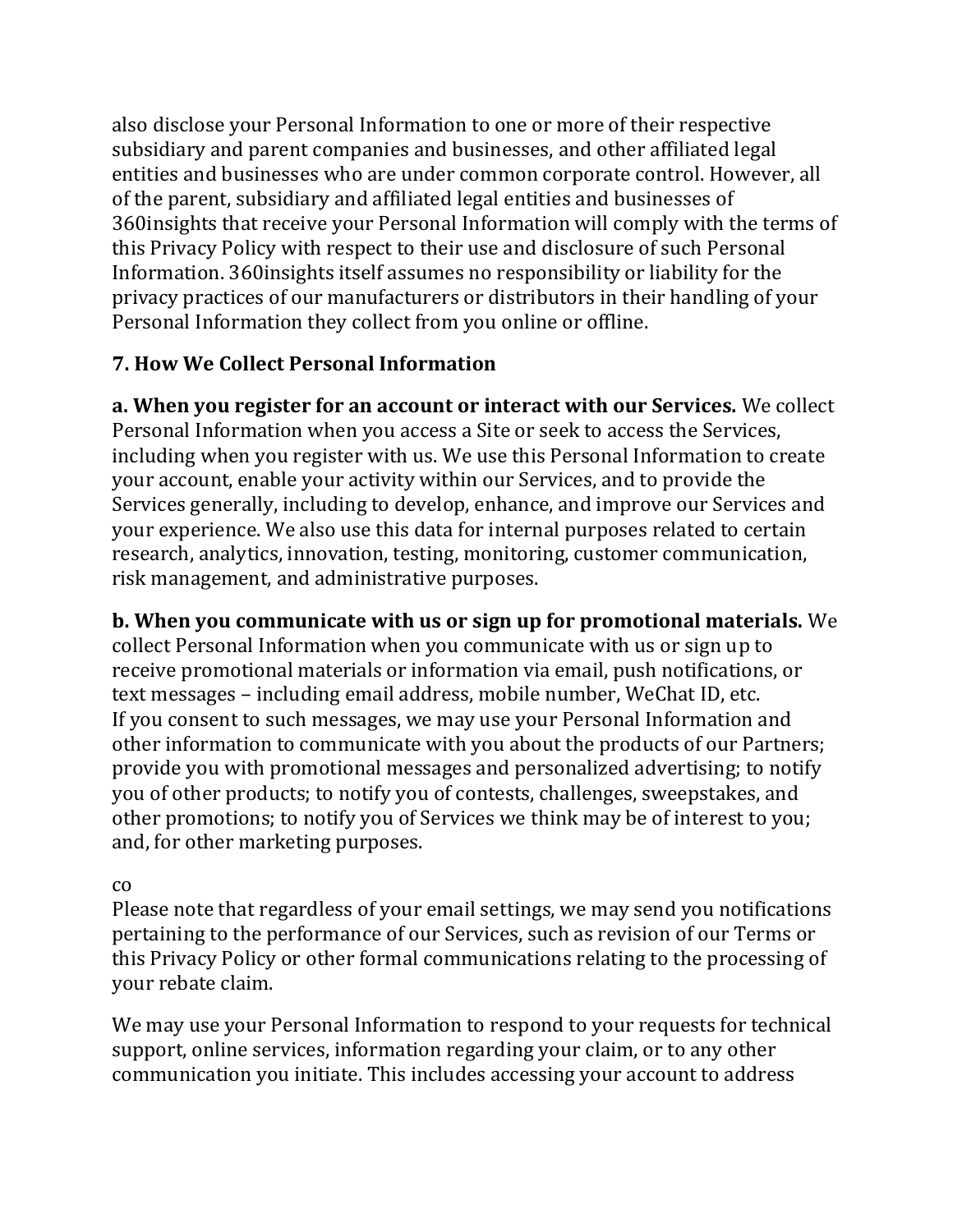technical support requests. We may also use your Personal Information to address your requests, enquiries, and complaints.

**c. When you engage with our online communities or advertising.** We may collect your Personal Information when you engage with our online communities. This includes when you click on advertisements, interact with our social media pages, submit content, leave reviews, or otherwise enter information into comment fields, blogs, message boards, events, and other community forums sponsored by or affiliated with 360insights.

**d. When you connect with us through social media.** You may choose to enable, log into, or sign on to the Services through various social media or social networking services, such as Facebook, WeChat, or Twitter ("Social Media"). When you connect using your Social Media accounts, we may collect Personal Information that you have provided to that Social Media. For example, when you log in with your Facebook credentials, with your consent, we may collect Personal Information from your Facebook profile that is permitted under Facebook's Terms of Use – such as your email address, profile picture, and friend list. We use this data to provide, enhance, and personalize the Services (e.g., to help connect you with or suggest friends within our Services). If you do not want to provide us with this data, you need to adjust the privacy settings on your Social Media account.

**e. When we leverage and/or collect cookies, device IDs, location data from the environment, and other tracking technologies.** We may collect certain Personal Information using cookies and other technologies such as web beacons, device IDs, and IP addresses. We specifically use browser cookies for different purposes, including cookies that are strictly necessary for functionality and cookies that are used for personalization, performance/analytics, and advertising. [Our Cookie and Device Identifiers](https://360insights.com/privacy-page/#Cookies) section contains more information and options to control or opt-out of certain data collection or uses.

# **8. Sharing of Personal Information**

Your Personal Information has been collected by us in connection with purchases made by you of the products or services of the manufacturers or distributors for whom we provide our rebate and salesperson incentive programs, and for the other uses described in the [Why We Collect Personal Information](https://360insights.com/privacy-page/#why-collect) section above. By providing your Personal Information to us, you are consenting to our sharing that information with the manufacturer or distributor from whom you purchased a product or service. That manufacturer or distributor may use your personal information for the same purposes as we do.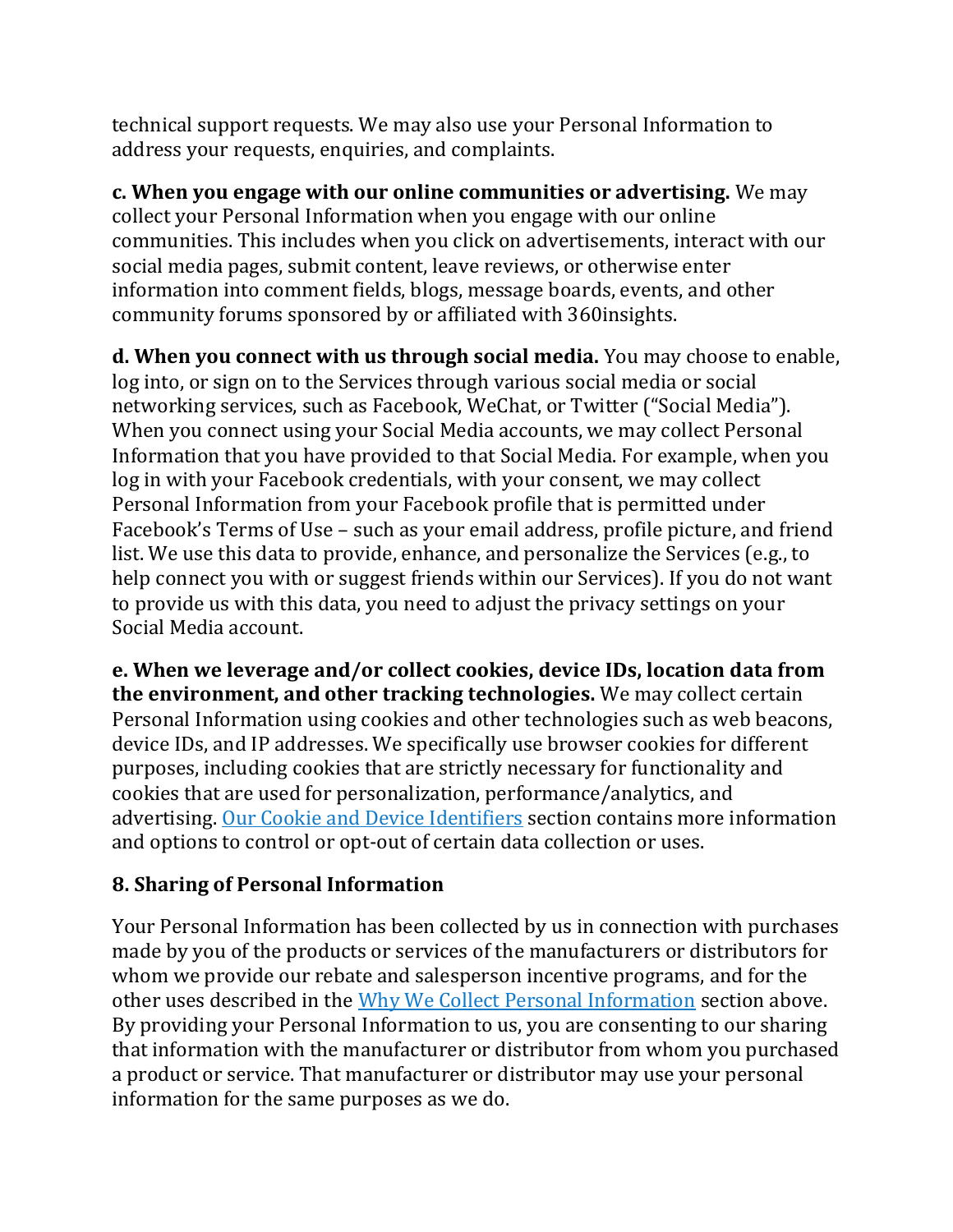We will not otherwise share your Personal Information, except: to third parties performing functions on our behalf (such as analyzing data, providing marketing assistance, providing search results and links, processing credit card and other payments, providing customer service and providing charitable services); where we are required by law to disclose Personal Information; in connection with any legal proceedings or prospective legal proceedings; in order to establish, exercise or defend our legal rights (including providing information to others for the purposes of fraud prevention and reducing credit risk); and, to the purchaser (or prospective purchaser) of any business or asset which we are (or are contemplating) selling, we will require any person or entity to whom we provide your Personal Information to agree to comply with our then current Privacy Policy. We will take reasonable commercial efforts to ensure that they comply with our Privacy Policy, however we will have no liability to you if any such person or entity fails to do so.

If you have elected within our services to donate to a registered charity of your choice, your Personal Information will be shared with the elected charity organization for the purpose of lawfully issuing a tax receipt to your registered email address, should you meet the qualifying criteria of the charity.

### **9. International Data Transfers**

360insights is a global organization and provides Service in a variety of jurisdictions. Sharing data cross-border is essential to the Services so that you receive the same high-quality service wherever you are in the world. As a result, we will, subject to law, transfer Personal Information collected in connection with the Services, to entities in countries where data protection standards may differ from those in the country where you reside. By accessing the Site and utilizing the Services, you understand and consent to our transfer of your Personal Information globally. In certain circumstances, courts, law enforcement agencies, regulatory agencies or security authorities in those other countries will be entitled to access your Personal Information.

### **10. Consent**

We try to ensure that you understand how we use your Personal Information. One of the ways this is done is by obtaining your consent. Consent may be either express or implied. Express consent is given when we specifically ask you if it is acceptable to you that we gather certain information and you explicitly agree that it is. Implied consent occurs when you provide information that may be Personal Information without objection. As we obtain only the information necessary to assist you with the transaction you require, we operate under the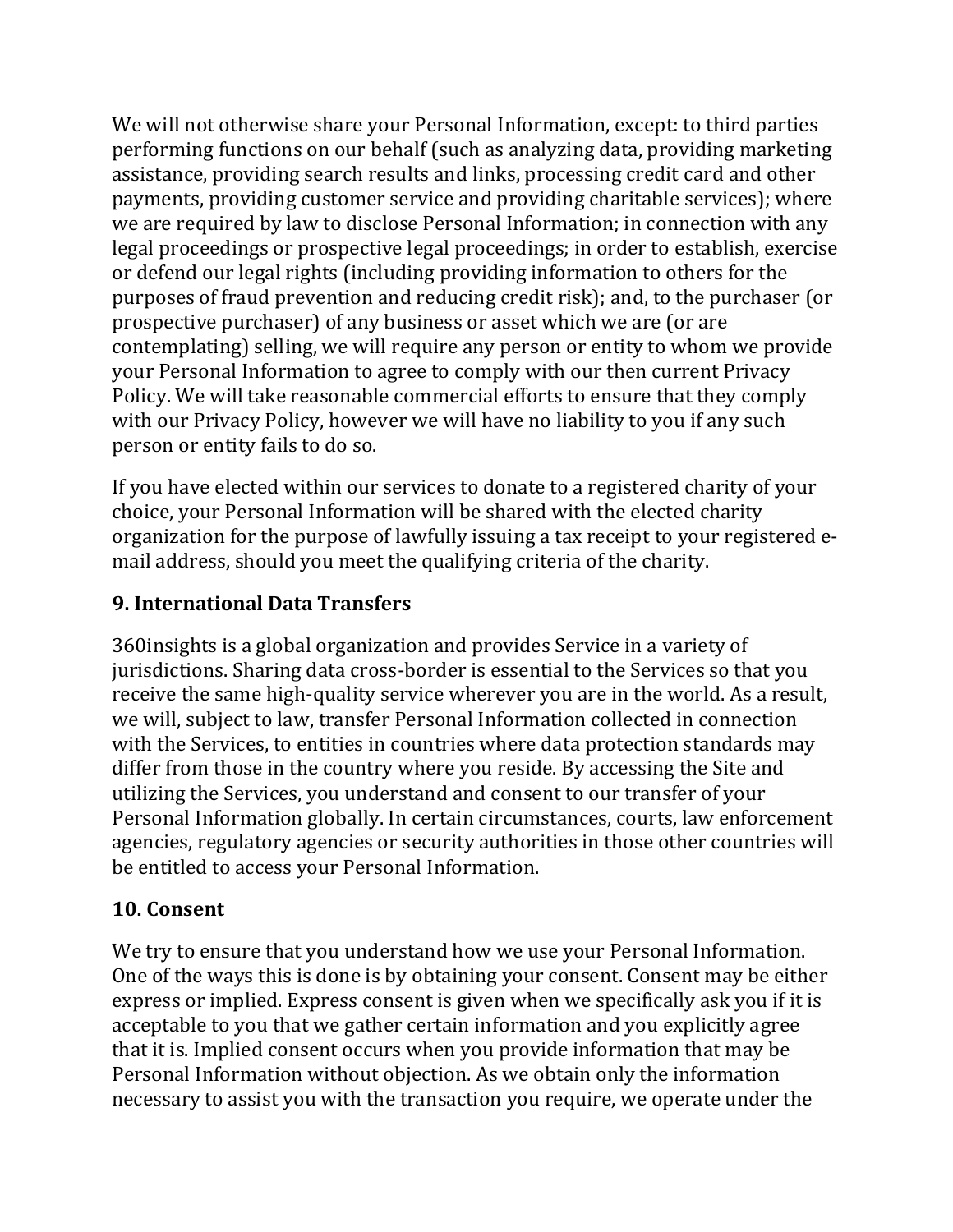understanding that you have agreed to provide us with this Personal Information voluntarily and with knowledge of this Policy whenever you do so.

# **11. Withdrawal of Consent**

Except as required by law, we will not use or disclose your Personal Information for any purpose for which you refuse us consent or later withdraw your consent. You may at any time withdraw your consent with future effect and without affecting the lawfulness of processing of your Personal Information based on the consent you provided before you withdrew it. If you withdraw consent, you agree that in spite of this withdrawal we may continue to use the Personal Information previously provided to us to the extent that we are contractually obligated to do so and to the extent necessary to enforce any contractual obligations you may have to 360insights. You also understand that although you can use our site for some purposes without providing us with any Personal Information, we need Personal Information about you for some Services, including those that require payment or involve an ongoing relationship with 360insights or our Partners. If you refuse to provide us with the Personal Information we require or later withdraw your consent to use and disclose this information, we may no longer be able to provide you with the Services.

# **12. Cookies and Device Identifiers**

This Site uses "cookies" and device identifiers to help personalize your online experience with us. A cookie is a small text file that is stored on your computer to help us make your visit to our site more "user-friendly". Cookies provide us with information about your use of the Site that can help us improve the Site and your experience with it. Any Personal Information collected about you through cookies will be treated in accordance with this Privacy Policy. If you have set your browser to warn you before accepting cookies, you should receive a warning message with each cookie. You may refuse cookies by turning them off in your browser, however you should be aware that our site like most other popular sites may not work well with "cookies disabled." A device identifier is a unique label can be used to identify a mobile device. Device identifiers may be used to track, analyze and improve the performance of the Site and the Services.

# **13. Site Usage Information**

Like most websites, this Site gathers traffic patterns, site usage information and other aggregated data in order to evaluate our visitors' preferences and the effectiveness of our Site. This aggregate usage data does not identify you individually. We may share anonymous, aggregated statistics about visitors to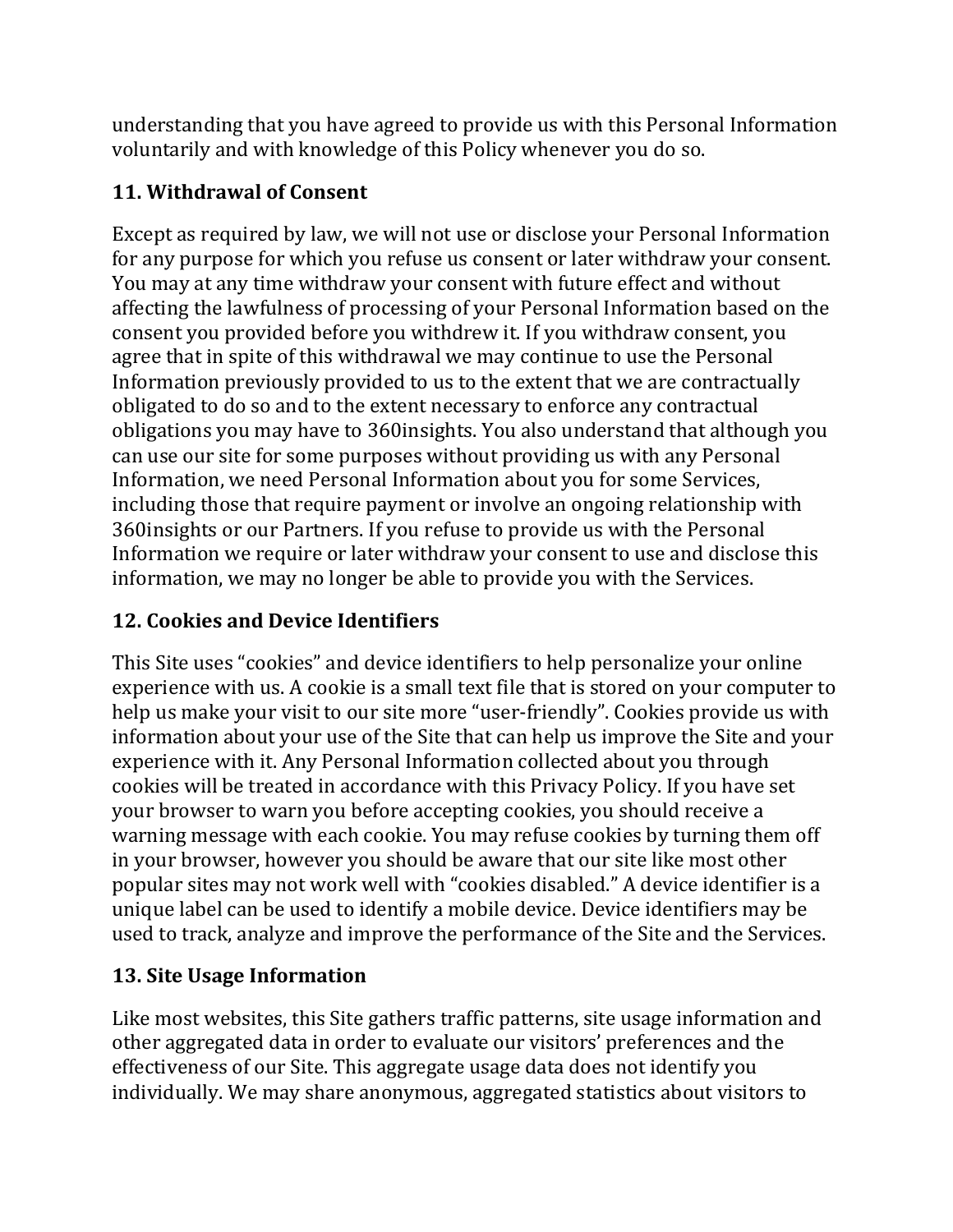our Site with others outside our company, or we may allow third-parties to collect aggregate data through our Site.

# **14. Access**

We will advise you on request about what Personal Information about you that we have collected, as well as how it has or will be used. If you provide a written request for this information, we will provide it to you within a reasonable time following confirmation of your identity and may, if you are not a European Economic Area resident, charge a reasonable cost (e.g. photocopying and mail charges) to the individual making the request. We will inform you whether or not we hold Personal Information about you and, when possible, the source of the Personal Information, its use, and any parties to whom it may have been disclosed. You may be required to provide sufficient proof of your identity at this time to ensure the safety and security of the Personal Information we hold and that it is provided to individuals in accordance with this Policy. We reserve the right to decline to provide access to Personal Information where the information requested: would disclose Personal Information of another individual or of a deceased individual; is subject to legal privilege; is personal health information that was not provided to us directly by the individual requesting access; is not readily retrievable and the burden or cost of providing would be disproportionate to the nature or value of the information; does not exist, is not held, or cannot be found by us; could reasonably result in serious emotional harm to the individual or another individual, or serious bodily harm to another individual; or, may harm or interfere with law enforcement activities and other investigative or regulatory functions of a body authorized by statute to perform such functions. We will not respond to repetitious or vexatious requests for access.

# **15. Updating or Correcting Your Information**

You may in most cases correct or update your Personal Information by accessing your Account directly, or by instructing us to do so on your behalf.

# **16. Security and Retention**

We operate secure data networks protected by industry standard firewall and password protected systems, and maintain physical, encryption, electronic and procedural safeguards to guard the integrity and privacy of these servers and of your Personal Information. Although we cannot guarantee that there will never be a security problem, we and our agents that have access to your information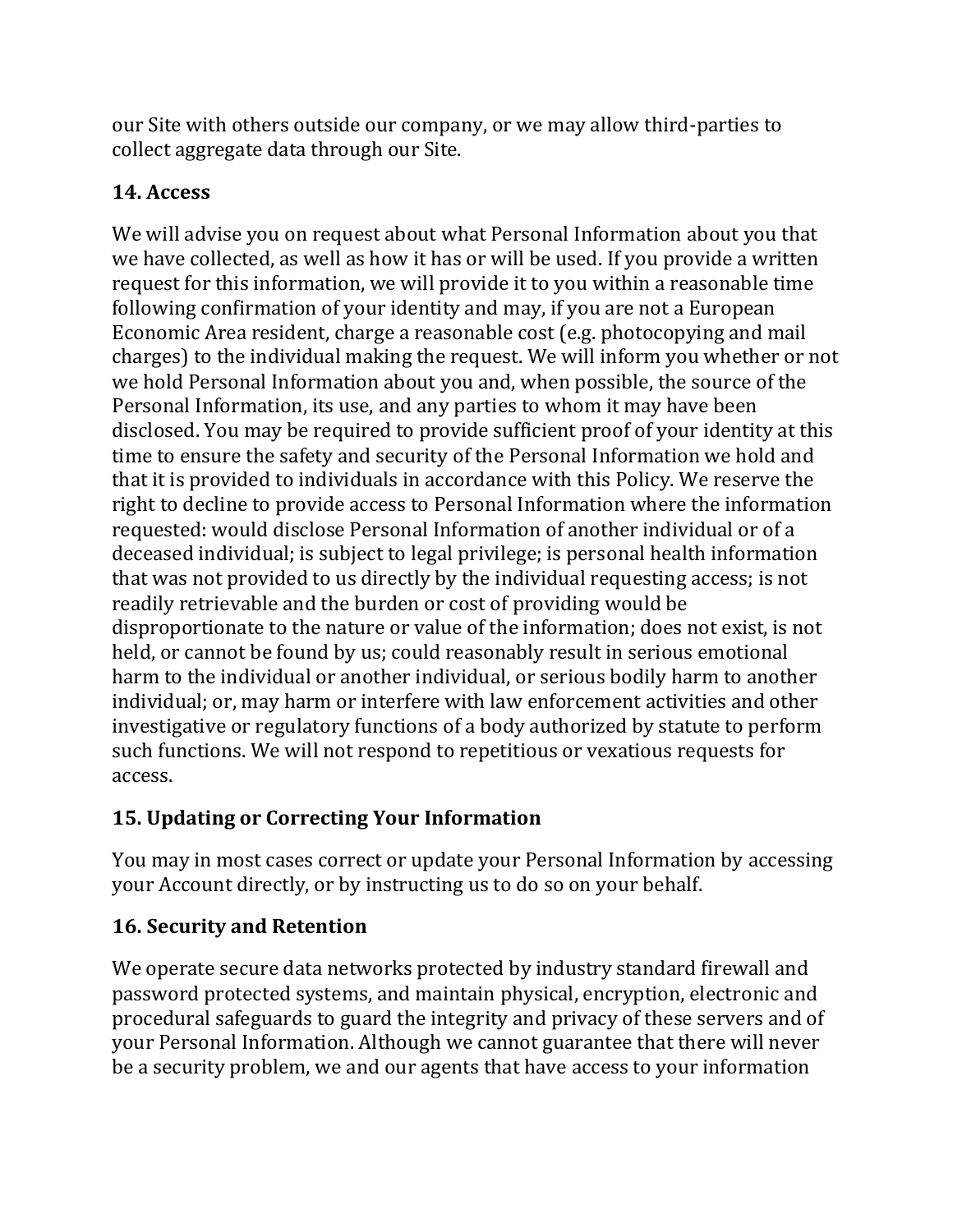carefully guard against the loss, misuse or alteration of the information we collect on our Site.

We will retain and use your Personal Information as necessary in accordance with our internal data retention policies in order to comply with our legal obligations, resolve disputes, enforce our agreements and carry out anti-fraud investigations Note that we may retain limited elements of Personal Information even after an erasure request has been fulfilled in order to carry out mandatory anti-fraud investigations. Data retained for this purpose is restricted from processing within our systems and is fully deleted after a period of time in accordance with our data retention policies.

# **17. Delete Account / Withdraw Processing Consent**

You are free to withdraw your account consent for 360insights to process your Personal Information by sending an email to [privacy@360insights.com](mailto:privacy@360insights.com) or by writing to us at 360insights, 300 King St., Whitby ON L1N 4Z4, Attention: Chief Privacy Officer

# **18. Residents of the European Economic Area**

In order to comply with the requirements of the European General Data Protection Regulation (GDPR) for our European consumers and users, this Privacy Policy outlines the legal basis on which we process your Personal Information and provides other information required by the GDPR.

In addition to the common rights granted to all users of the Site who provide us with Personal Information, the GDPR provides the following additional rights to residents of the European Economic Area:

Right to erasure (Art. 17 GDPR): You have the right to ask us to delete your Personal Information, as permitted by law.

Right to restriction of processing (Art. 18 GDPR): You have the right to request the limiting of our processing under limited circumstances.

Right to data portability (Art. 20 GDPR): You have the right to receive the Personal Information that you have provided to us, in a structured, commonly used and machine-readable format, and you have the right to transmit that information to another controller, including to have it transmitted directly, where technically feasible.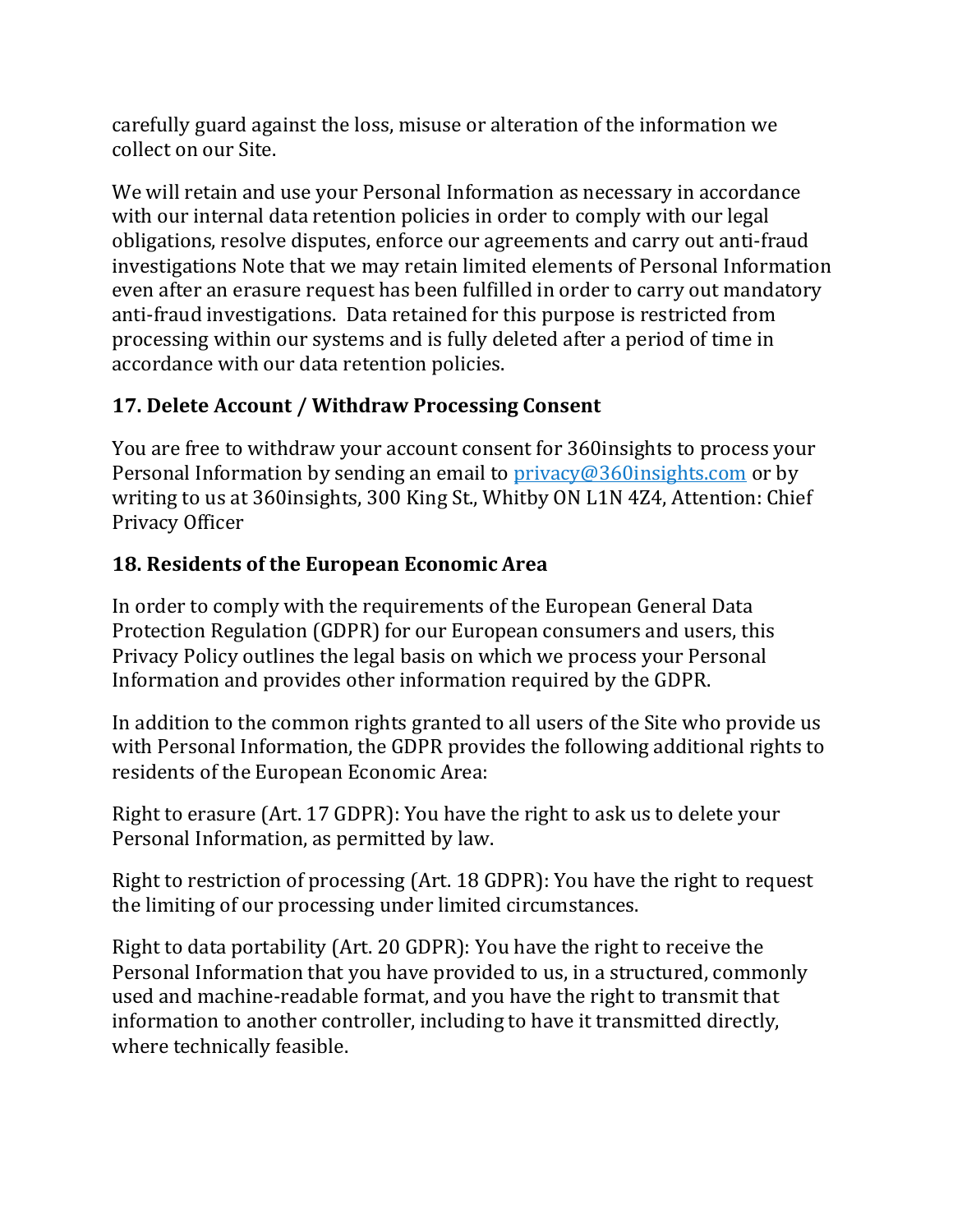Right to object (Art. 21 GDPR): You have the right to object to our processing of your Personal Information, as permitted by law.

Right to lodge a complaint before the Data Protection Authority (Art.77 GDPR): We encourage you to contact us directly and allow us to work with you to address your concerns.

Nevertheless, you have the right to lodge a complaint with a competent data protection supervisory authority, in particular in the EU Member State where you reside, work or the place of the alleged infringement. You have the right to do so if you consider that the processing of Personal Information relating to you infringes applicable data protection laws.

# **19. Residents of California**

In order to comply with the requirements of the California Consumer Privacy Act (CCPA) for our Californian resident consumers and users, this Privacy Policy outlines the legal basis on which we collect and process your Personal Information and provides other information required by the CCPA. 360 does not sell Personal Information and has not done so in the past 12 months.

The CCPA provides Californian resident consumers and users with specific rights regarding their personal information.

Information We Collect

We have collected the following categories of personal information from consumers within the last twelve (12) months:

| <b>Categories</b> | <b>Examples</b>                                                                                                                                                                                                                                                 | <b>Collected</b> |
|-------------------|-----------------------------------------------------------------------------------------------------------------------------------------------------------------------------------------------------------------------------------------------------------------|------------------|
| A. Identifiers.   | A real name, alias, postal address,<br>unique personal identifier, online<br>identifier, Internet Protocol<br>address, email address, account<br>name, Social Security number,<br>driver's license number, passport<br>number, or other<br>similar identifiers. | <b>YES</b>       |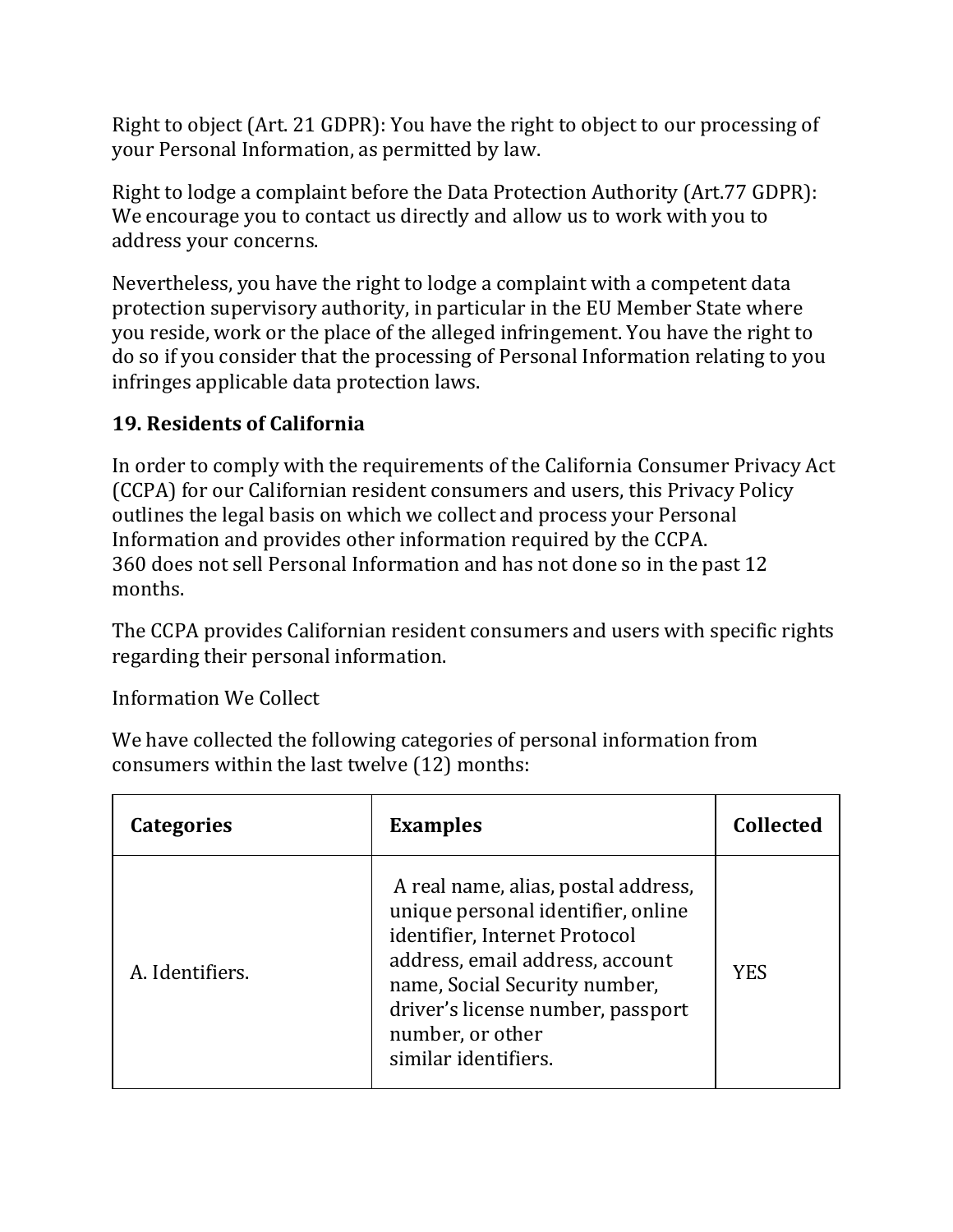| <b>B.</b> Personal information<br>categories listed in the<br>California Customer<br>Records statute (Cal. Civ.<br>Code $\S 1798.80(e)$ ). | A name, signature, Social Security<br>number, physical characteristics<br>or description, address, telephone<br>number, passport number,<br>driver's license or state<br>identification card number,<br>insurance policy number,<br>education, employment,<br>employment history, bank<br>account number, credit card<br>number, debit card number, or<br>any other financial information,<br>medical information, or health<br>insurance information. Some<br>personal information included in<br>this category may overlap with<br>other categories. | <b>YES</b>     |
|--------------------------------------------------------------------------------------------------------------------------------------------|--------------------------------------------------------------------------------------------------------------------------------------------------------------------------------------------------------------------------------------------------------------------------------------------------------------------------------------------------------------------------------------------------------------------------------------------------------------------------------------------------------------------------------------------------------|----------------|
| C. Protected<br>classification<br>characteristics under<br>California or federal law.                                                      | Age (40 years or older), race,<br>color, ancestry, national origin,<br>citizenship, religion or creed,<br>marital status, medical condition,<br>physical or mental disability, sex<br>(including gender, gender<br>identity, gender expression,<br>pregnancy or childbirth and<br>related medical conditions),<br>sexual orientation, veteran or<br>military status, genetic<br>information (including familial<br>genetic information).                                                                                                               | N <sub>O</sub> |
| D.<br>Commercial information.                                                                                                              | Records of personal property,<br>products or services purchased,<br>obtained, or considered, or other<br>purchasing or consuming<br>histories or tendencies.                                                                                                                                                                                                                                                                                                                                                                                           | <b>YES</b>     |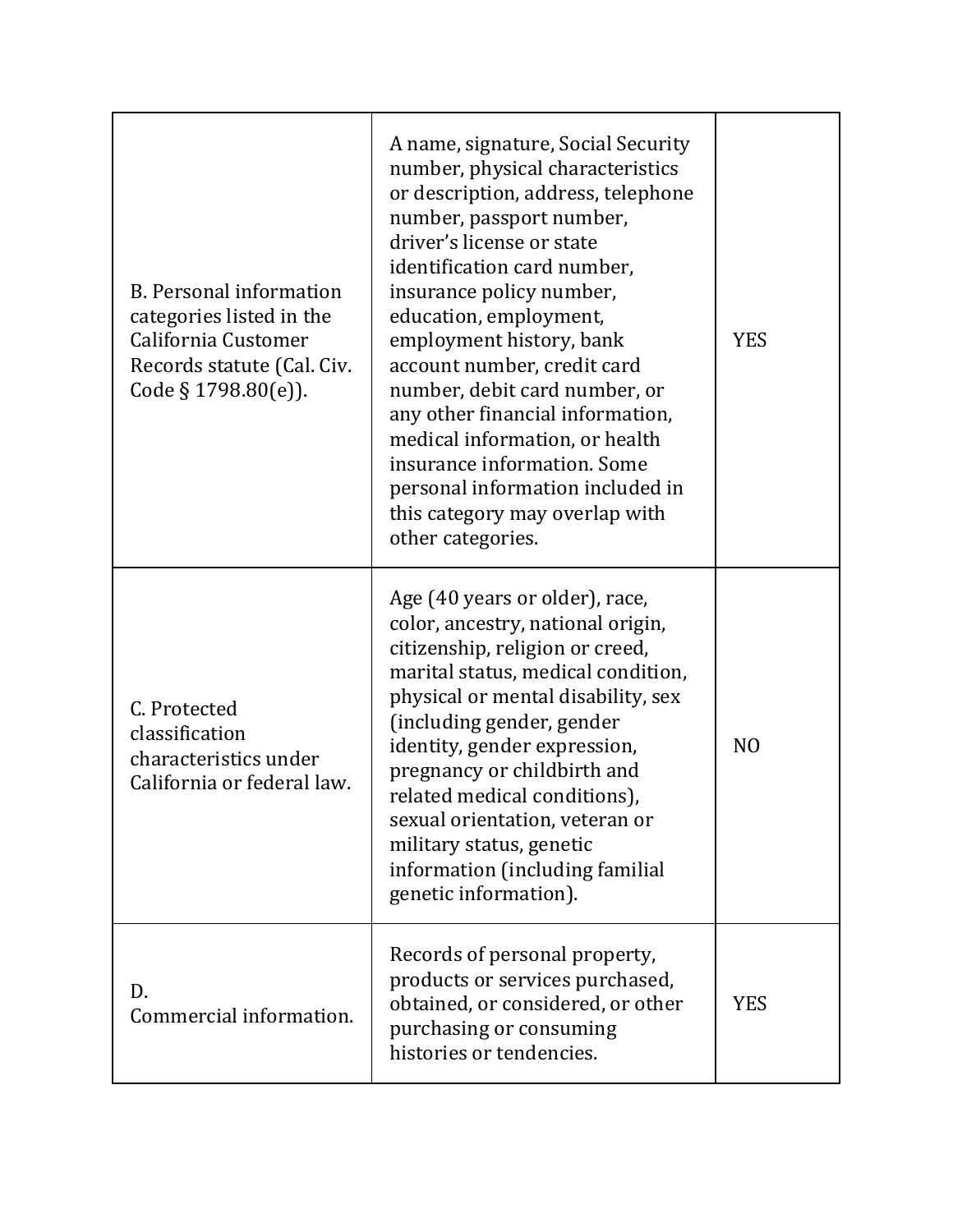| E.<br>Biometric information.                                                                                                                                       | Genetic, physiological, behavioral,<br>and biological characteristics, or<br>activity patterns used to extract a<br>template or other identifier or<br>identifying information, such as,<br>fingerprints, faceprints, and<br>voiceprints, iris or retina scans,<br>keystroke, gait, or other physical<br>patterns, and sleep, health, or<br>exercise data. | N <sub>0</sub> |
|--------------------------------------------------------------------------------------------------------------------------------------------------------------------|------------------------------------------------------------------------------------------------------------------------------------------------------------------------------------------------------------------------------------------------------------------------------------------------------------------------------------------------------------|----------------|
| F. Internet or other<br>similar network activity.                                                                                                                  | Browsing history, search history,<br>information on a consumer's<br>interaction with a website,<br>application, or advertisement.                                                                                                                                                                                                                          | <b>YES</b>     |
| G. Geolocation data.                                                                                                                                               | Physical location or movements.                                                                                                                                                                                                                                                                                                                            | N <sub>O</sub> |
| H. Sensory data.                                                                                                                                                   | Audio, electronic, visual, thermal,<br>olfactory, or similar information.                                                                                                                                                                                                                                                                                  | NO             |
| I. Professional or<br>employment-<br>related information.                                                                                                          | Current or past job history or<br>performance evaluations.                                                                                                                                                                                                                                                                                                 | N <sub>O</sub> |
| J. Non-public education<br>information (per the<br><b>Family Educational</b><br><b>Rights and Privacy Act</b><br>(20 U.S.C. Section 1232g,<br>34 C.F.R. Part 99)). | Education records directly related<br>to a student maintained by an<br>educational institution or party<br>acting on its behalf, such as<br>grades, transcripts, class lists,<br>student schedules, student<br>identification codes, student<br>financial information, or student<br>disciplinary records.                                                 | N <sub>O</sub> |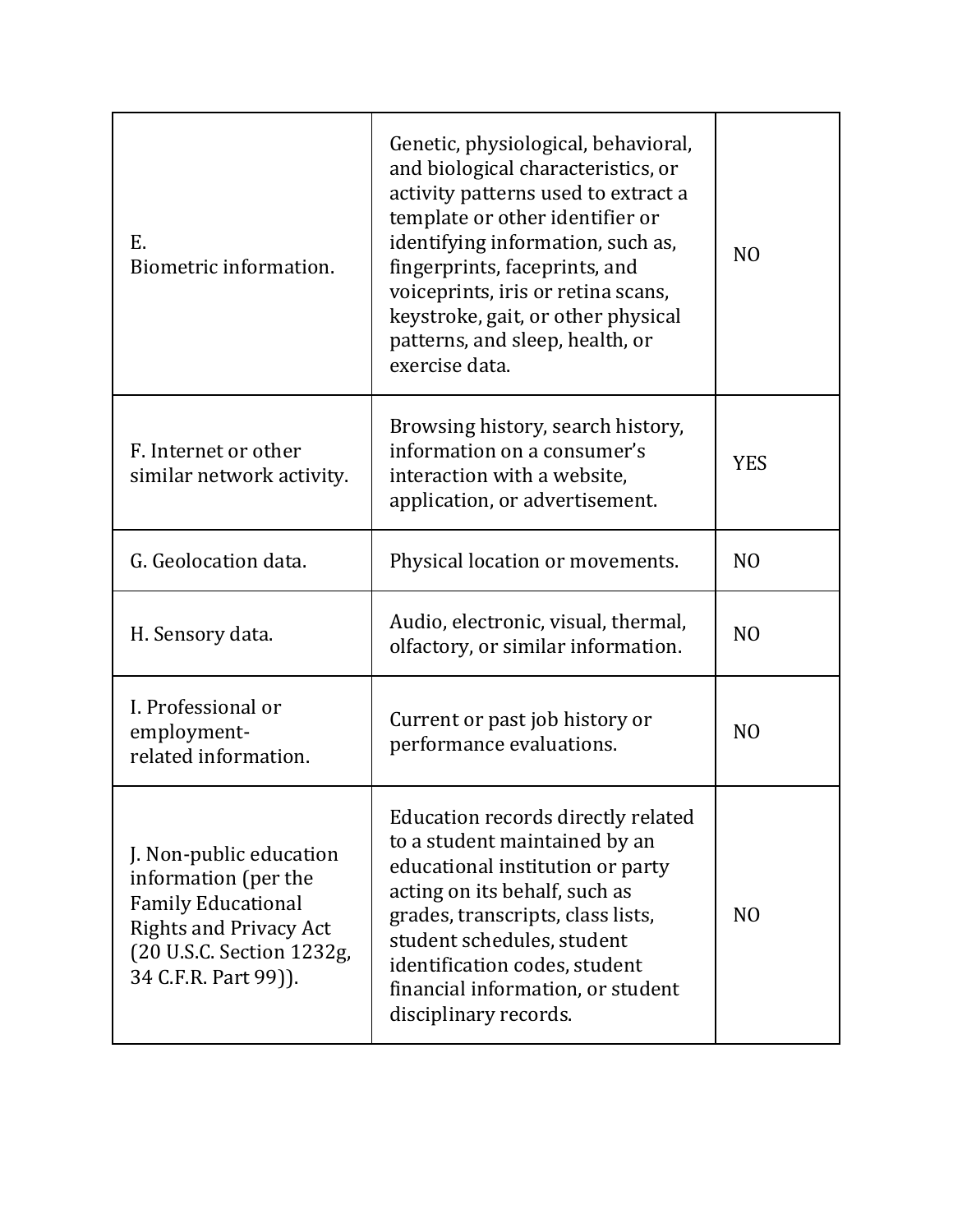| K. Inferences drawn<br>from other<br>personal information. | Profile reflecting a person's<br>preferences, characteristics,<br>psychological trends,<br>predispositions, behavior,<br>attitudes, intelligence, abilities,<br>and aptitudes. | N <sub>0</sub> |
|------------------------------------------------------------|--------------------------------------------------------------------------------------------------------------------------------------------------------------------------------|----------------|
|------------------------------------------------------------|--------------------------------------------------------------------------------------------------------------------------------------------------------------------------------|----------------|

Access to Specific Information and Data Portability Rights

You have the right to request that 360 disclose certain information to you about our collection and use of your Personal Information over the past 12 months. Once we receive and confirm your verifiable consumer request (see Exercising Access, Data Portability and Deletion Rights), we will disclose to you:

- The categories of Personal Information we collected about you.
- The categories of sources for the Personal Information we collected about you.
- Our business or commercial purpose for collecting that Personal Information.
- The categories of third parties with whom we share that Personal Information.
- The specific pieces of Personal Information we collected about you (also called a data portability request).
- If we disclosed your Personal Information for a business purpose, a list disclosing disclosures for a business purpose, identifying the Personal Information categories that each category of recipient obtained.

Deletion Request Rights

You have the right to request that 360 delete any of your Personal Information that we collected from you and retained, subject to certain exceptions. Once we receive and confirm your verifiable consumer request (see Exercising Access, Data Portability and Deletion Rights), we will delete (and direct our service providers to delete) your personal information from our records, unless an exception applies.

We may deny your deletion request if retaining the information is necessary for us or our service providers to:

• Complete the transaction for which your Personal Information was collected, provide a good or service that you requested, take actions reasonably anticipated within the context of our ongoing business relationship with you, or otherwise perform our contract with you.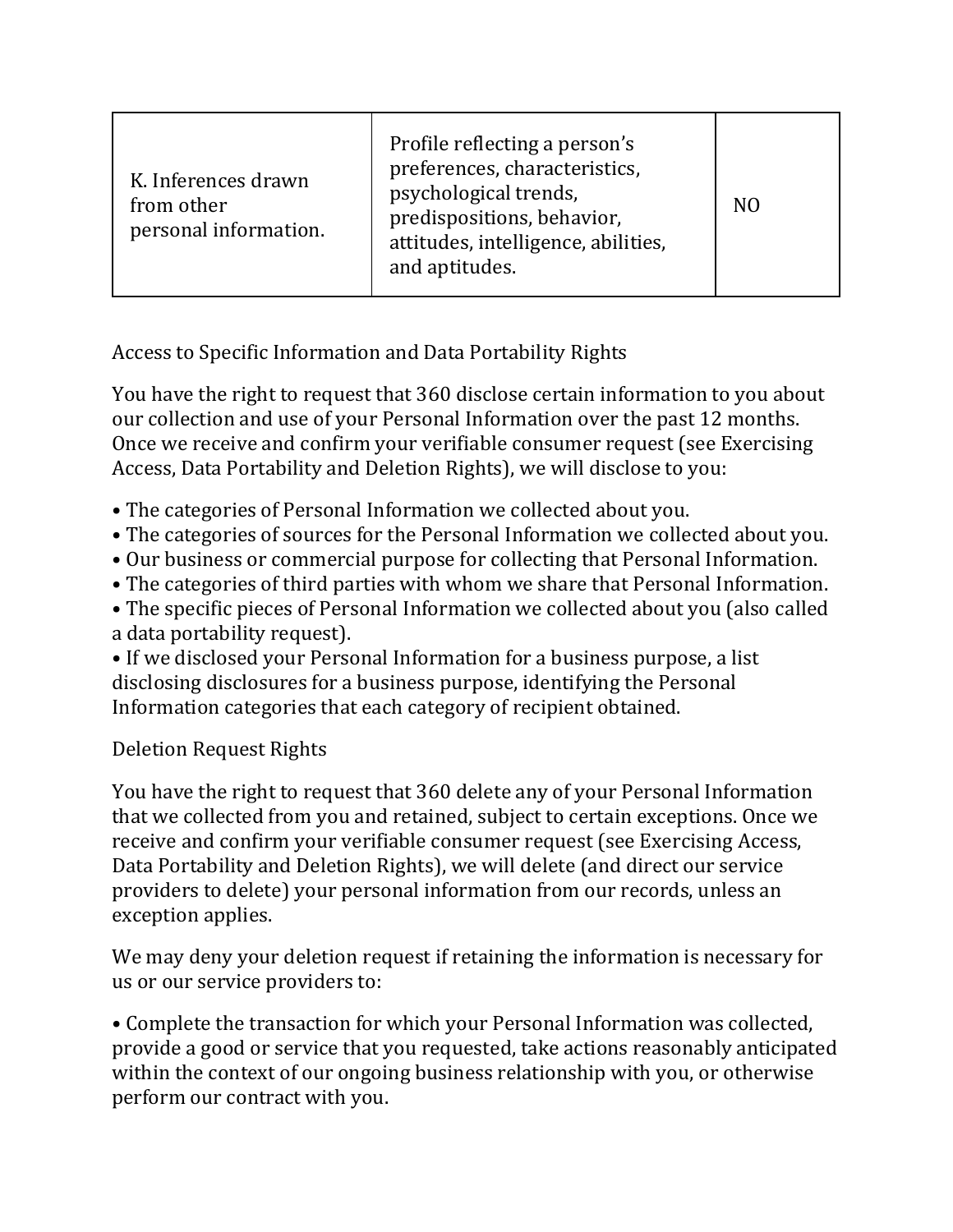• Detect security incidents, protect against malicious, deceptive, fraudulent, or illegal activity, or prosecute those responsible for such activities.

• Debug products to identify and repair errors that impair existing intended functionality.

• Exercise free speech, ensure the right of another consumer to exercise their free speech rights, or exercise another right provided by law.

• Comply with the California Electronic Communications Privacy Act (Cal. Penal Code § 1546 et. seq.).

• Engage in public or peer-reviewed scientific, historical, or statistical research in the public interest that adheres to all other applicable ethics and privacy laws, when the information's deletion may likely render impossible or seriously impair the research's achievement, if you previously provided informed consent.

• Enable solely internal uses that are reasonably aligned with consumer expectations based on your relationship with us.

• Comply with a legal obligation.

• Make other internal and lawful uses of that information that are compatible with the context in which you provided it.

Exercising Access, Data Portability and Deletion Rights

To exercise the access, data portability and deletion rights described above, please submit a valid consumer request to us by either:

- Calling us at 1 (866) 684 2308.
- Emailing us at [privacy@360insights.com.](mailto:privacy@360insights.com)

Only you, or a person registered with the California Secretary of State that you authorize to act on your behalf, may make a verifiable consumer request related to your personal information. You may also make a verifiable consumer request on behalf of your minor child.

You may only make a verifiable consumer request for access or data portability twice within a 12-month period. The verifiable consumer request must:

• Provide sufficient information that allows us to reasonably verify that you are the person we collected Personal Information from or an authorized representative on your behalf.

• Describe your request with sufficient detail that allows us to properly understand, evaluate and respond to it.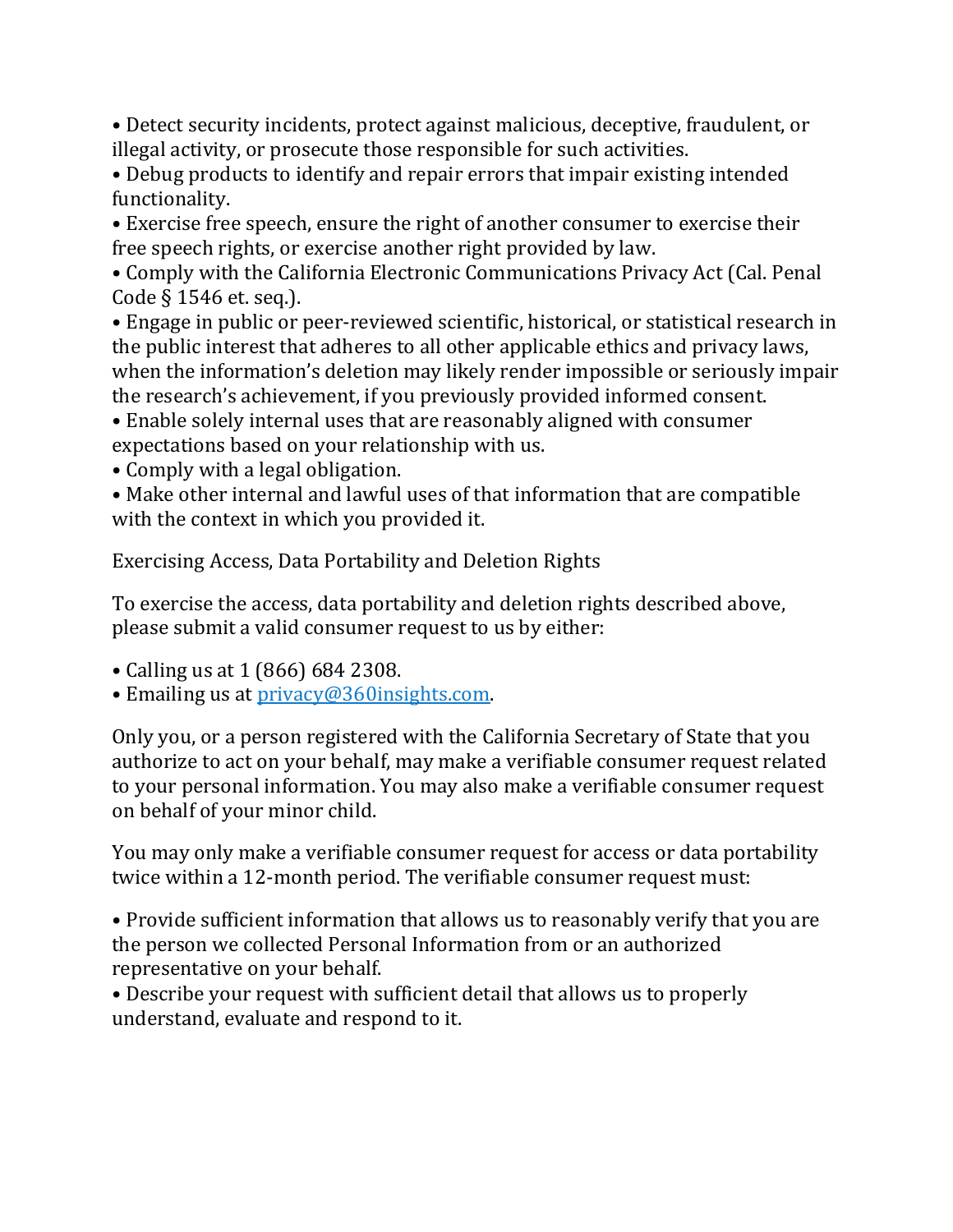We cannot respond to your request or provide you with Personal Information if we cannot verify your identity or authority to make the request and confirm the Personal Information relates to you.

### **20. Privacy Shield Statements**

360incentives.com USA, Inc. is self-certified under the EU-U.S. Privacy Shield Framework ("Privacy Shield") regarding the collection, use, and retention of Personal Information from European Union member states.

For EU Personal Information received in the United States under the Privacy Shield, we certify that it adheres to the Privacy Shield Principles of Notice, Choice, Accountability for Onward Transfer, Security, Data Integrity and Purpose Limitation, Access, and Recourse, Enforcement and Liability. If there is any conflict between the standards of this Privacy Policy and the Privacy Shield Principles, the Privacy Shield Principles govern. To learn more about the Privacy Shield program, please visit the US Department of Commerce Privacy Shield website.

Under the Onward Transfer Principle, we may remain liable for the processing of European Personal Information that we transfer to our third party agents or service providers. In some instances, we may also be required to disclose Personal Information to comply with valid requests from public authorities, including for national security or law enforcement purposes.

In compliance with the Privacy Shield, we commit to resolve your complaints concerning data privacy and our collection or use of your Personal Information. We welcome you to bring any concerns directly to us. Eligible unresolved privacy complaints related to violations of the Privacy Shield Principles can be reported to the JAMS Mediation, Arbitration and ADR Services ("JAMS"), an alternative dispute resolution provider located in the United States. If you do not receive timely acknowledgment of your complaint, or if your complaint is not satisfactorily addressed by us, please visit https://www.jamsadr.com/eu-usprivacy-shield for information on how to file a complaint with JAMS.

Note that if your complaint is not resolved through either a direct interaction with us, or JAMS, under limited circumstances, a binding arbitration option may be available before a Privacy Shield Panel.

For the purposes of enforcing compliance with the Privacy Shield, 360incentives.com USA, Inc. is subject to the investigatory and enforcement powers of the United States Federal Trade Commission.